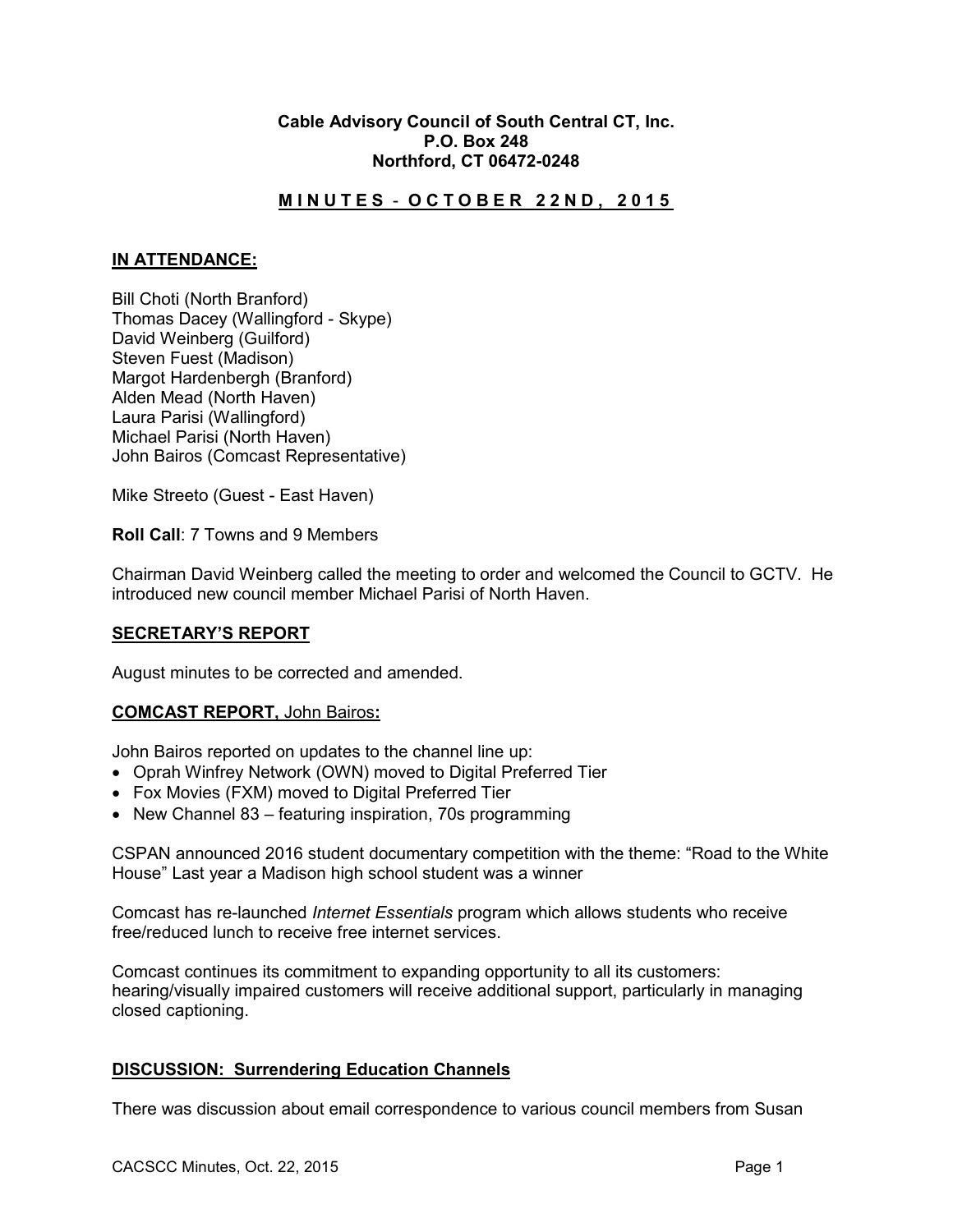Huizenga of WPAA suggesting that local stations offer to surrender their mandated education channels to the cable provider in exchange for monetary compensation. Margot moved and Steven seconded a motion that the CACSCC go on record opposing the surrender of education stations and encourage members to do the same. Motion was seconded and passed.

# **TREASURER'S REPORT,** Thomas Dacey

Tom Dacey presented the Treasurer's Report by Skype.

## **Expenses: Oct 22nd:**

- \$4,198 Website Fees
- \$90 for recording secretary.
- Post office box \$76
- Total Expenses

**Checking Balance: \$5,225.39** Interest on CD: \$3.28 in August/Sept: \$3.17 **CD Balance \$12,889.34 Total Cash Reserve: \$18,114.73**

It was noted that Madison, East Haven and North Branford have submitted their respective insurance contributions of \$285 each. The payment from Guilford is still outstanding. Laura moved to accept the Treasurer's Report and the motion was seconded and passed.

Tom reported that the council has a CD in Guilford Savings Bank that will mature on November 24, 2015. Steve moved that the council grant the treasurer discretion to roll over the CD for a period of one year, paying insurance out of the cash balance in the account. The motion was seconded and passed unanimously.

# **COMPLAINTS AGAINST WPAA**

The CACSCC has received three related complaints against Wallingford Public Access Association, Inc. concerning a June 11, 2015 production by one of its producers, Robert O'Connor, and the station's subsequent suspension of Mr. O'Connor.

Mr. Robert O'Connor, a WPAA producer, complains that on June 11, 2015, Susan Huizenga, executive director of WPAA, interrupted video recording of his show, which was to be edited the next day, objecting to his mention of a raffle. A second complaint by Mr. Robert Parisi alleges that the station manager of Wallingford Public Access Television edited and cablecast the Bob O'Connor and John Backstra Show without the involvement of the producer. A third complaint by Joan Ives-Parisi alleges that Mr. O'Connor was suspended from WPAA without due process and in violation of station rules and policy.

In response to the complaints, WPAA has submitted extensive information, correspondence and and documents.

Tom Dacey provided additional background about WPAA's position, which he believes is justified. Since Tom represents Wallingford and has a show at WPAA, he was asked to abstain from additional involvement so that the subcommittee could explore the matter without any appearance of partiality.

The CACSCC has made no official findings on this matter, contrary to written statements by